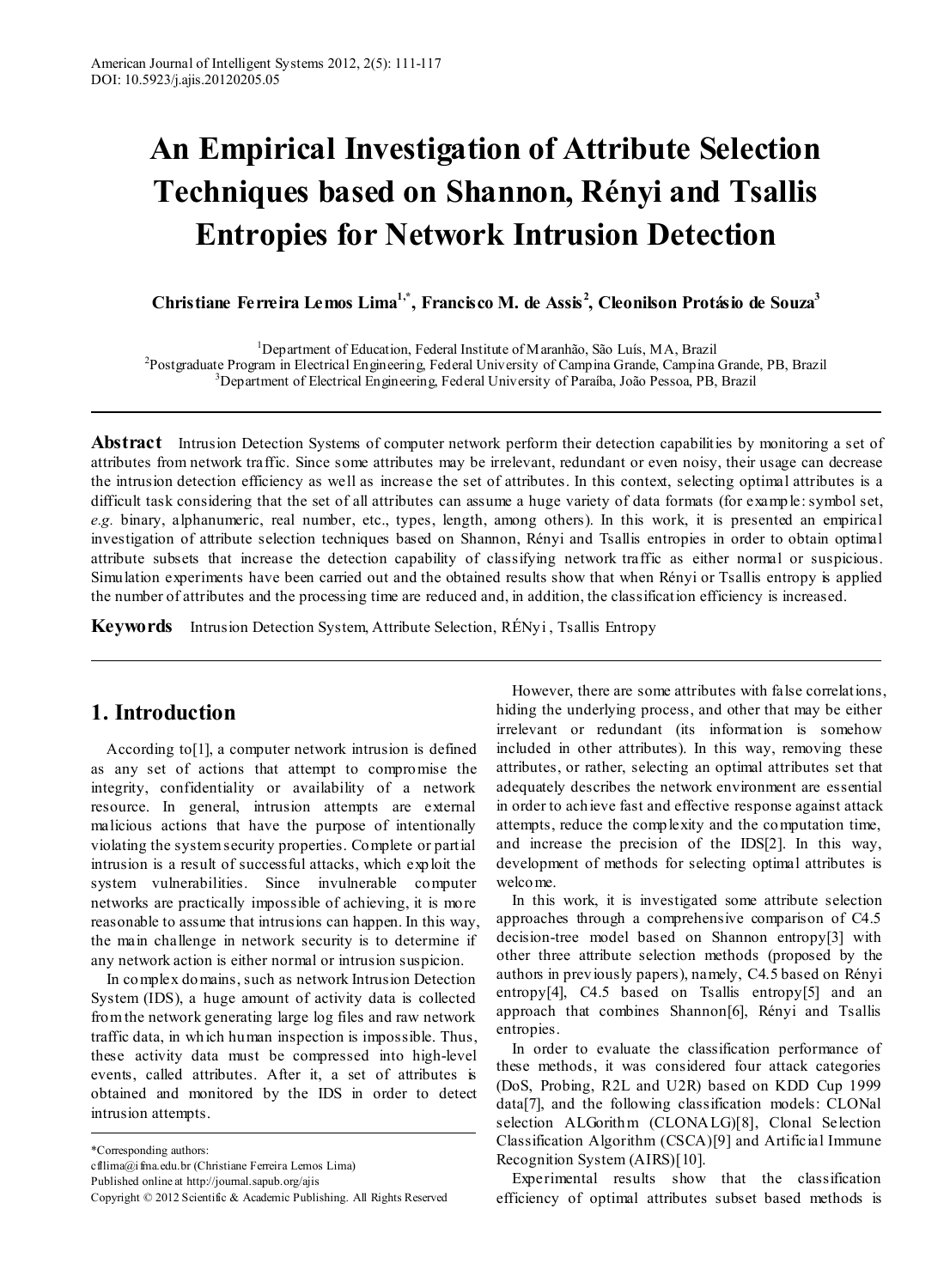comparable to that based on complete attributes set for CLONALG and CSCA classification models.

The paper is organized as follows. Section II provides more detail information about the attribute selection methods. The data set, classifiers, and performance metrics used in the experiments are described in Section III. Results are reported in Section IV and conclusions are shown in Section V.

# **2. Attribute Selection**

Attribute selection is a strategy of removing irrelevant and redundant attributes in order to avoid performance degradation (for instance, speed, detection precision, etc.) of algorithms of data characterization, rule extraction, designing of predictive models, and others.

Considering a given dataset that can be characterized by *N* attributes, the objective of any attribute selection process is to find a minimum number *M* of optimal attributes that are capable of describing the dataset as well as with *N* attributes in such a way that the characteristic space is reduced according to some criterion[11].

Attribute selection can be categorized as filter or wrapper model. The filter model consists in selecting attributes independently of the chosen learning algorithm by examining intrinsic characteristics of the data and by estimating the quality of each attribute considering only the available data. In contrast, the wrapper model consists in evaluating the attributes subset performance by applying a predetermined learning algorithm on the selected attributes subset. In this way, for each new attributes subset, the wrapper model needs to learn the classification algorithm and, based on its performance, to evaluate and determine which attributes should be selected. In general, this model finds the best attributes considering the predetermined classification algorithm resulting in better learning performance, but it shows to be more computationally expensive than the filter model**[**12].

Since there are  $2^N$  possible subsets considering N attributes, an exhaustive search for an optimal attributes subset may be impracticable, especially when *N* and the number of data classes is increased. Therefore, heuristic methods that explore reduced search space are commonly used for attribute selection. These methods are typically greedy in the sense that they make a locally optimal choice in the hope that this choice will lead to a globally optimal solution. In practice, such greedy methods are effective in estimating optimal solution[11].

For its turn, Decision Trees are supposed to be effective classifiers in a large variety of domains. Most of decision tree algorithms use standard top-down greedy approach. The learning process of decision trees is based on an induction process where is used training dataset described in terms of attributes. The decision tree result is a directed graph where each internal node denotes a test on the selected attribute, each branch represents an outcome of the respective test and

each leaf node corresponds to a class label, as shown in Figure 1.

Initially, considering the complete set of attributes, the decision tree algorithm selects an optimal attribute based on some criterion that partitioning the data into subsets according to the attribute values. Next, this process is recursively applied to each partitioned subsets and it is finished when a leaf node is obtained, *i.e.*, the data in the current subset belongs to the same class.

In our attribute selection approach, a decision tree induction is used for attributes selecting. In this way, the attributes that do not appear in the designed decision tree are considered irrelevant. Consequently, the attributes that corresponds to the internal nodes are selected to form the optimal attributes subset.



The most popular decision tree algorithms are the ID3 (Induction of Decision Tree)[13] and its successor, the C4.5 algorithm[3]. Using a top-down process, both algorithms are capable of designing decision trees by selecting appropriate attribute for each decision node based on Shannon entropy measure[6].

Specifically, in ID3 algorithm, the best attribute in each iteration step is that with highest mutual information among all others. Although achieving good results, it presents high bias in favor of attributes with large span of values. To try to solve this problem, Quinlan proposed the C4.5 algorithm comprising of a normalization stage, called **gain ratio**, in which the apparent gain assigned to large span attributes is adjusted by it[3]. For more details about C4.5 decision trees, see[14].

As known, there are others entropy measures, such as Rényi and Tsallis entropies. In theory, they can be applied in attributes selection schemes. Hence, it is described in this paper an empirical investigation in order to assess whether these entropy measures are adequate in designing attributes selection schemes. In the next sections, Shannon, Rényi and Tsallis entropies are duly described.

## **2.1. Shannon Entropy**

Entropy is a statistical measure related with the amount of information into a random variable. Based on the original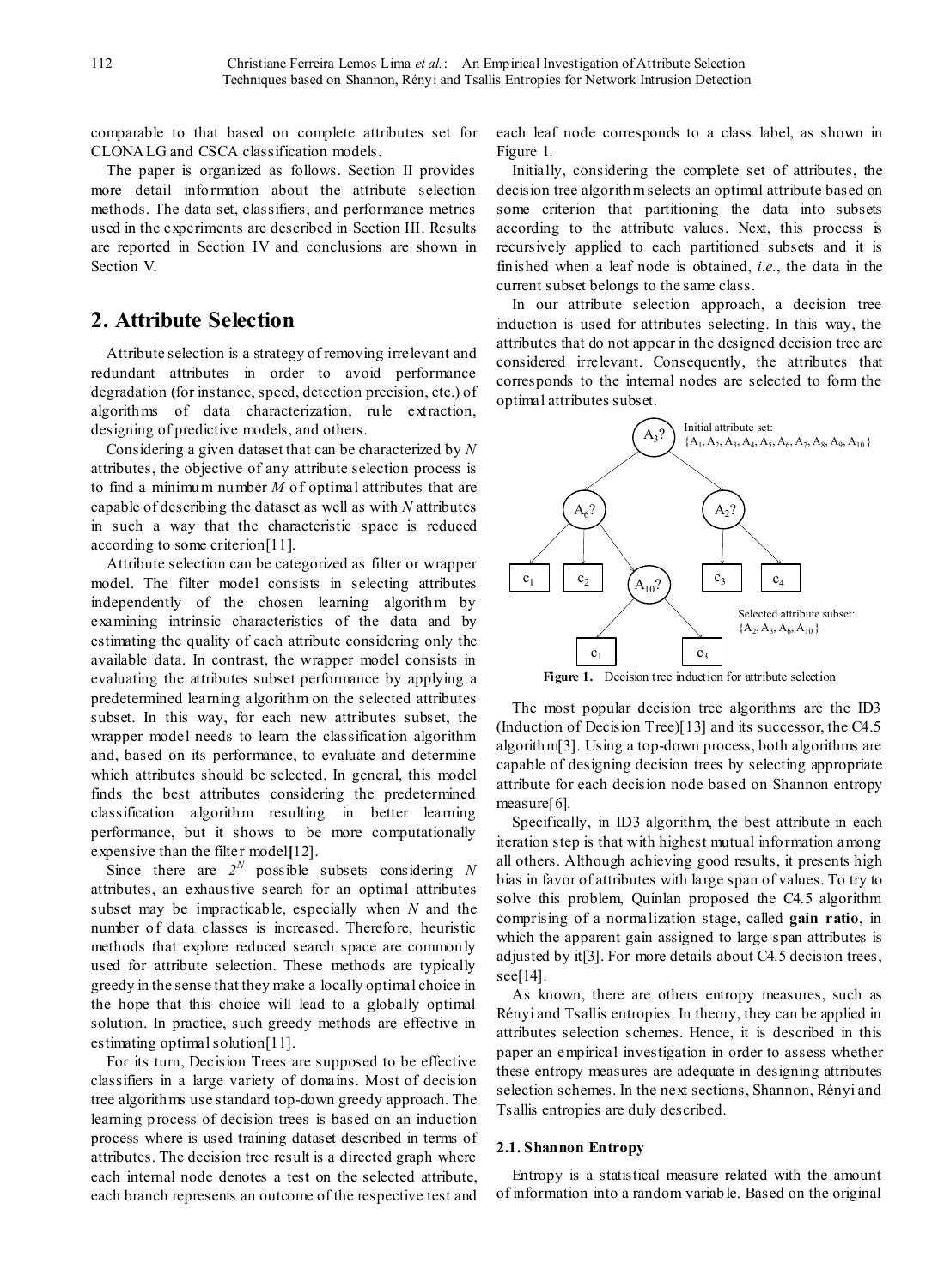paper of Shannon[6], given a class random variable *C* with discrete probability distribution,  $\{p_i = P_r[C = c_i]\}_{i=1}^k$  where  $\sum_{i=1}^{k} p_i = 1, i = 1, 2, \dots k$  and  $c_i$  is the *i*th outcome class. Then, the entropy  $H(C)$  is the expected amount of information needed for class prediction, defined as:

$$
H(C) = -\sum_{i=1}^{k} p_i \log_2 p_i.
$$
 (1)

Now considering a set of *N* attributes  $A_i$ , where  $i = 1, \ldots N$ and each attribute  $A_i$  can assume  $v_i$  finite values, Shannon has defined other basic concept in information theory, the *mutual information,*  $I(C; A_i)$  that measures the dependence between two random variables, in our case *C* and  $A_i$ .  $I(C; A_i)$ is expressed in terms of Shannon entropy as:

$$
I(C; A_i) = H(C) - H(C| A_i), \tag{2}
$$

where  $H(C|A_i)$  stands for the conditional entropy of C given *Ai*. The mutual information can be interpreted as the amount of uncertainty from *C* which is decreased by the knowledge  $of A_i$ .

Other entropies measures have been proposed as, for instance, Rényi[4] and Tsallis[5]. Rényi and Tsallis entropies are based on an additional parameter  $\alpha$  used to make them more or less sensitive to the considered probability distribution shapes.

## **2.2. RÉNyi Entropy**

The Rényi entropy constitutes a measure of information of order α, having Shannon entropy as the limit case, and is defined by:

$$
R_{\alpha}(C) = \frac{1}{1-\alpha} \log \sum_{i=1}^{k} p_i^{\alpha} \qquad , \alpha \ge 0, \alpha \ne 1.
$$
 (3)

where  $\sum_{i=1}^{k} p_i = 1$  and  $\lim_{\alpha \to 1} R_{\alpha}(C) = H(C)$ .

Using Rényi entropy of order  $\alpha \in (0, 1)$ , the mutual information can be given as:

$$
I_R(C; A_i) = R_{\alpha}(C) - R_{\alpha}(C \mid A_i)
$$
 (4)

#### **2.3. Tsallis Entropy**

Another generalized entropy, defined by Constantino Tsallis[5], is given by:

$$
S_a(C) = \frac{1}{1-\alpha} \log \sum_{i=1}^{k} p_i^{\alpha}, \alpha \ge 0, \alpha \ne 1.
$$
 (5)

where  $\sum_{i=1}^{k} p_i$  and  $\lim_{\alpha \to 1} S_{\alpha}(C) = H(C)$ .

For 
$$
\alpha > 1
$$
, Tsallis mutual information is defined as [15]:  

$$
I_S(C; A_i) = S_{\alpha}(C) - S_{\alpha}(C | A_i)
$$
(6)

Using Shannon entropy, events with high or low probability have no different weights in the entropy computation. However, using Tsallis entropy, for  $\alpha > 1$ , events with high probability contributes more than low probabilities ones. Hence, the higher is the value of  $\alpha$ , the higher is the contribution of high-probability events. In the same way, increasing the values of  $\alpha$  ( $\alpha \rightarrow \infty$ ), Rényi entropy is increasingly determined by events with higher probabilities, and lowering the values of  $\alpha$  ( $\alpha \rightarrow 0$ ), the events are more equally, regardless their probabilities[16].

#### **2.4. Proposed Attribute Selection Schemes**

In this work, aiming to select an optimal attributes subset, four different approaches in order to identify four attacks categories have been considered. In addition, it was considered the filter model based attribute selection. In this way, it was designed C4.5-based decision trees, *i.e*., gain ratio was considered, taking account Rényi entropy *versus* Shannon entropy and Tsallis entropy *versus* Shannon entropy. Moreover, it was designed C4.5-based decision trees considering a combination (ensemble) of Shannon, Rényi and Tsallis entropies. The proposed attribute selection schemes are shown in Figure 2.



**Figure 2.** Attribute selection schemes

The ensemble approach combines the results from the individual attribute selection schemes in order to improve the selection of optimal attributes subset by avoiding relying only on a single approach.

## **3. Simulation Environment**

In order to evaluate the proposed attributes selection schemes and to design the classification models, it was used the WEKA toolkit (*Waikato Environment for Knowledge Analysis*)[17].

In WEKA, the source code of the class J48 for generating standard-C4.5 based decision tree was modified by the authors using JAVA programming language, replacing Shannon entropy by α-dependent Rényi and/or Tsallis entropies.

#### **3.1. Data Set Description**

In general, to evaluate IDS schemes, dataset benchmarks are used as, for instance, the intrusion dataset available in *Knowledge Discovery and Data Mining Competition - KDD Cup 99*[7] for both training and testing. This dataset is still used by researchers because it has the capability to compare different intrusion detection techniques on a common dataset base.

In the KDD99 database, any network connection (or instance) is comprised of 41 attributes and each instance is labeled either as normal or as an attack-specified type. These attributes are shown in Table 1 and its meaning can be found in[7].

In KDD99 database, there are 494,021 instances in which 97,278 are considered normal and 396,744 are labeled as attacked by 22 different types that can be classified in 4 main categories as follows: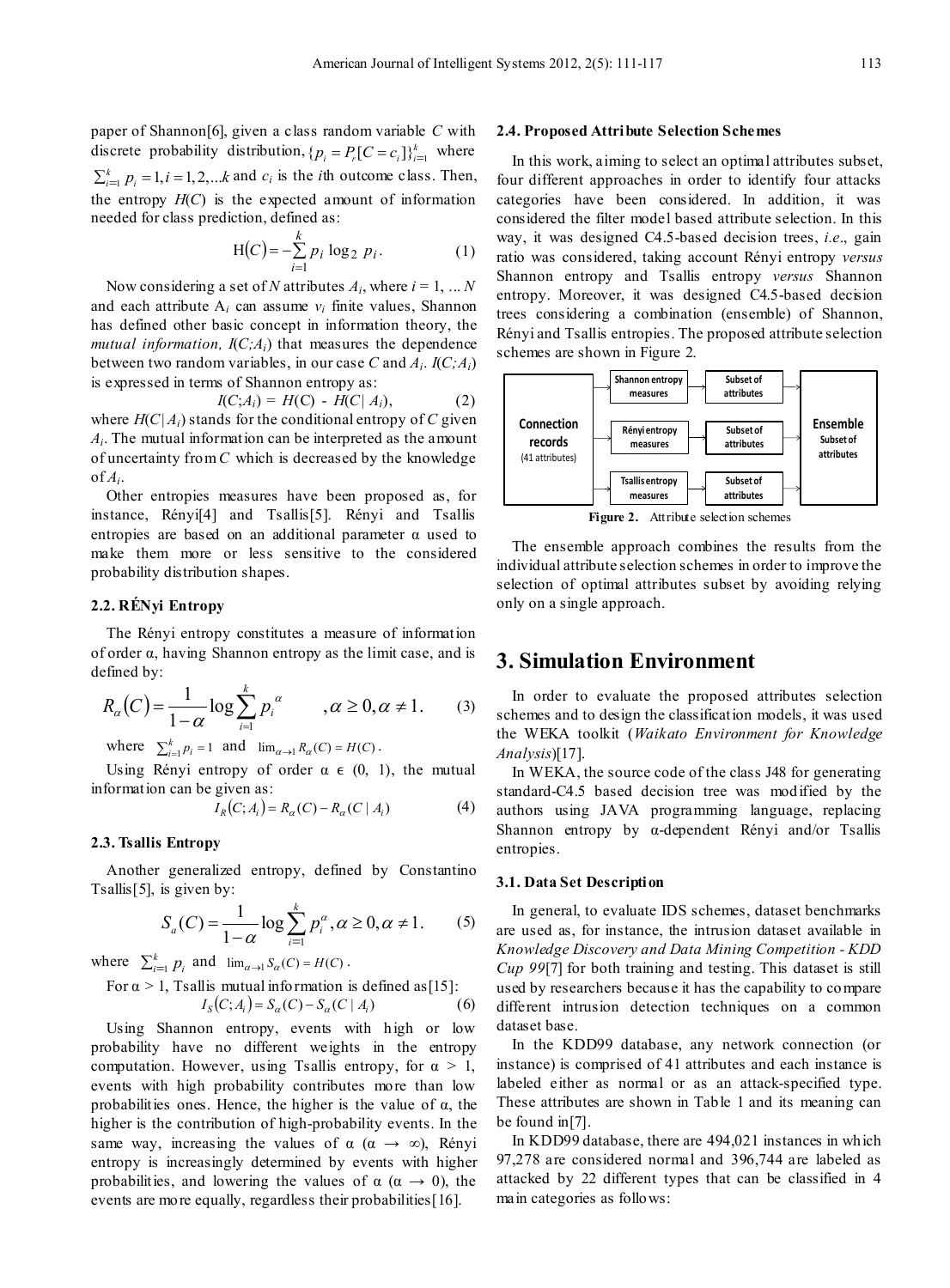● **Denial of Service (DoS)** – attacks from this category lead to deny of legitimate requests usually by network flooding, which is defined as a very large amount of connections to the same host in a very short time.

**Table 1.** Network attributes and their respective number used in this work

| Attribute<br>Nr. |                    |    | Attribute                   |  |  |
|------------------|--------------------|----|-----------------------------|--|--|
| 1                | Duration           | 22 | is guest login              |  |  |
| $\overline{c}$   | protocol type      | 23 | count                       |  |  |
| 3                | service            | 24 | srv count                   |  |  |
| $\overline{4}$   | flag               | 25 | serror rate                 |  |  |
| 5                | src bytes          | 26 | srv serror rate             |  |  |
| 6                | dst bytes          | 27 | rerror rate                 |  |  |
| $\overline{7}$   | land               | 28 | srv rerror rate             |  |  |
| 8                | wrong fragment     | 29 | same srv rate               |  |  |
| 9                | urgent             | 30 | diff_srv_rate               |  |  |
| 10               | hot                | 31 | srv diff host rate          |  |  |
| 11               | num failed logins  | 32 | dst host count              |  |  |
| 12               | logged in          | 33 | dst host srv count          |  |  |
| 13               | num compromised    | 34 | dst host same srv rate      |  |  |
| 14               | root shell         | 35 | dst host diff srv rate      |  |  |
| 15               | su attempted       | 36 | dst host same src port rate |  |  |
| 16               | num root           | 37 | dst_host_srv_diff host_rate |  |  |
| 17               | num file creations | 38 | dst host serror rate        |  |  |
| 18               | num shells         | 39 | dst host srv serror rate    |  |  |
| 19               | num access files   | 40 | dst_host_rerror_rate        |  |  |
| 20               | num outbound cmds  | 41 | dst host srv rerror rate    |  |  |
| 21               | is host login      |    |                             |  |  |

**Table 2.** Attacks per Category

| <b>DOS</b>         | <b>PROBING</b>  | R2L               | U2R             |  |  |
|--------------------|-----------------|-------------------|-----------------|--|--|
| back(1026)         | ipsweep $(586)$ | ftp-write $(8)$   | loadmodule (10) |  |  |
| land(11)           | nmap(151)       | guess-passwd (53) | rootkit $(7)$   |  |  |
| neptune<br>(10401) | portsweep (155) | $\text{imap}(11)$ | perl(3)         |  |  |
| pod(69)            | satan $(16)$    | multihop $(11)$   | normal (1676)   |  |  |
| smurf $(7669)$     | normal (1704)   | phf(5)            | buffer-overflow |  |  |
| teardrop $(15)$    |                 | spy(4)            | (21)            |  |  |
| normal $(2573)$    |                 | wareszclient (60) |                 |  |  |
|                    |                 | warezmaster(20)   |                 |  |  |
|                    |                 | normal (1934)     |                 |  |  |

● **Probing** - It is an attack category based on scanning of the network in order to get information or vulnerabilities. Probing actions is based on sending a huge amount of packets to different hosts in a short time with very short duration.

● **Remote to Local (R2L)** - attacks from this category can be characterized by attempts of remote-machine user to get access to a local server.

● **User to Root (U2R)** - It is an attack category characterized when an authorized user tries to get access as super user (root).

Usually, network traffic data samples are necessary to be collected in advance to design an intrusion detection system. However, complete attack information is very difficult to

obtain because, in real world, intruders constantly develop new attack methods in order to exploit system security vulnerabilities. Since, in general, the collected samples always present some uncertainty, as only limited information about intrusive activities is available, a subset of attack from each category was randomly selected from KDD99 database in order to simulate the uncertainty problem and to decrease computational cost without compromises the research results. As shown in Table 2, each category contains instances corresponding to attack types and normal behavior and its individual amount is shown in brackets.

## **3.2. Performance Metrics**

In a binary classification problem aiming to distinguish normal behavior patterns (positive) or suspicious attack patterns (negative), any classifier is supposed to label instances as either positive or negative. The classifier decisions can be represented in a structure, known as a confusion matrix. The confusion matrix has four categories: true positive (TP) (*i.e.*, positive instances classified correctly as normal), false positive (FP) (*i.e.*, negative instances classified as normal), true negative (TN) (*i.e.*, negative instances classified correctly as attacked), and false negative (FN) (*i.e.*, positive instances classified as attacked).

The amount of instances from the database (outcomes) forms the basis for several other performance measures that are well known and commonly used for classifier evaluation. Therefore, the analysis of the proposed attributes selection approaches described previously was carried out by means of the performance measures explained below.

The Area Under Receiver Operating Characteristic (ROC) Curve, called AUC, is a single-value measurement originated from signal detection field and has been widely used to measure classification model performance[18]. The value of the AUC ranges from 0 to 1. The ROC curve is used to characterize the trade-off between true positive rate,  $| \text{TP } | / (|\text{TP } | + | \text{FN } |)$ , and false positive rate,  $| \text{FP } | / (|\text{FP } | + | \text{TN } |)$ . It provides an effective way for performance comparison among classifiers of imbalanced datasets. A classifier that gives a large area under the ROC curve is preferable over a classifier with a smaller area under the curve. A perfect classifier provides an AUC equals to 1.

For its turn, the *Kappa* statistic is a method that compensates random hits[19]. This is originally a measure of agreement between two classifiers. However, it is employed as a classifier performance measurement because it considers random successes as a standard[20].

The value of the *Kappa* statistic ranges from 0 (total disagreement) to 1 (perfect agreement) and it is less expressive than ROC curves when applied to binary classification. However, for multiple class problems, the *Kappa* statistic is very useful for measuring the accuracy of the classifier while compensating random successes.

The *Kappa* statistic is an alternative to classification rate,  $CR = |TP|/(|TP|+|FN|+|FP|+|TN|)$  or, simply,  $CR =$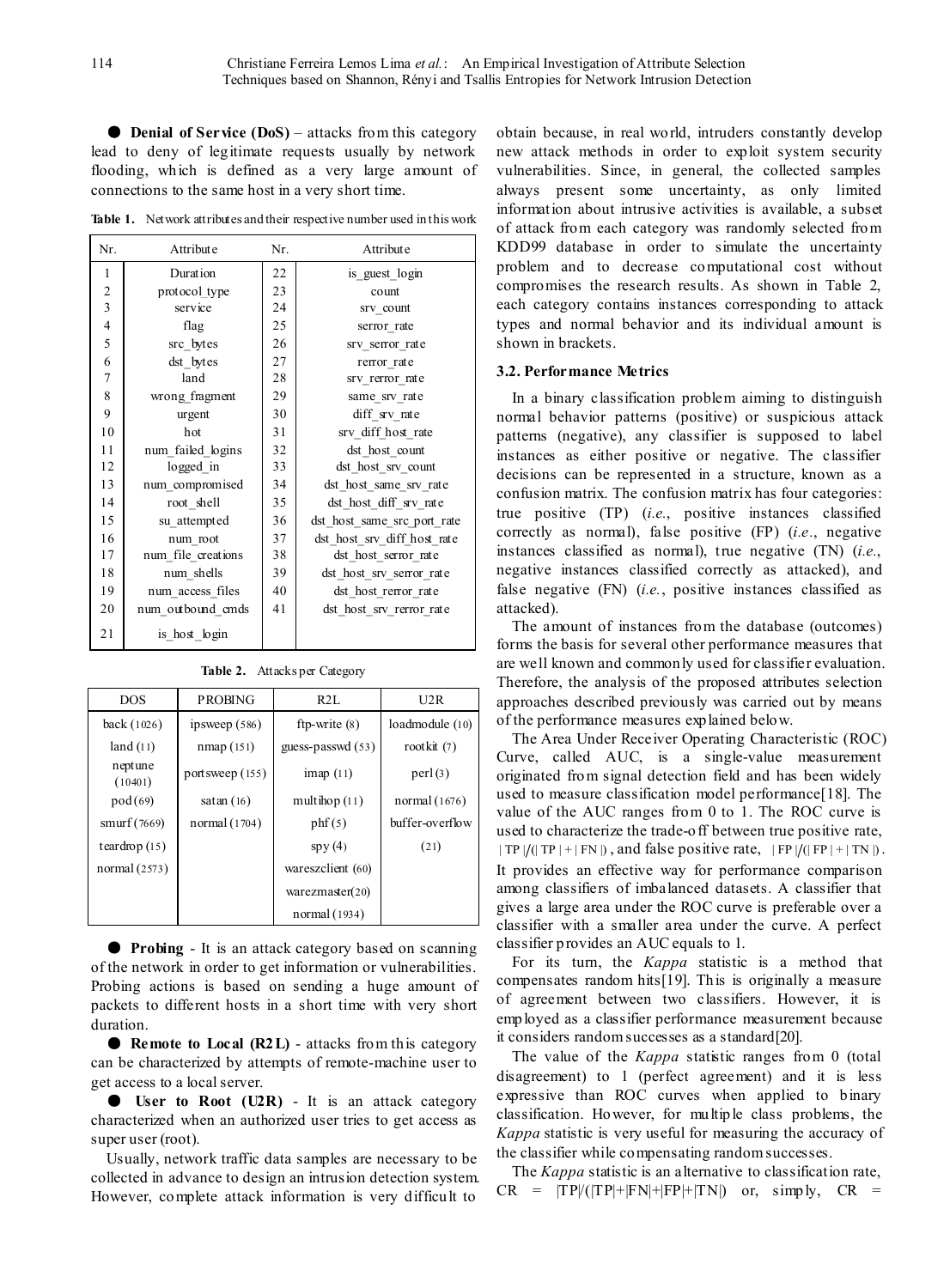*#of\_instances\_classified\_correctly/#of\_instances*). The main difference between CR and the *Kappa* statistic is the scoring of the correct classifications. CR scores all the successes over all classes, whereas the *Kappa* statistic scores the successes independently of the class. The latter is less sensitive to randomness caused by the different number of instances in each class.

## **3.3. Classifiers -AIS algorithms**

The Artificial Immune System (AIS) is the class of adaptive computational algorithm that emulates processes and mechanism inspired from biological immune systems. These algorithms use learning, memory, and optimization capabilities of the immune system to develop computational tools for classification, optimization, pattern recognition, novelty detection, process control, among others. AIS is supposed to develop adaptive systems capable of solving problems at different domains[21].

In this work, the classification performance is obtained considering the following classification models: clonal selection algorithm – CLONALG[8], clonal selection classification system  $-$  CSCA[9] and artificial immune recognition system – AIRS[10]. These algorithms simulate the antigen-antibody recognition process by evolving a population of B-cells in order to recognize antigens (suspicious attack patterns from the training set). They are applied in the attribute subsets selected by the four proposed attribute selection approaches.

The CLONALG is based on *clonal selection theory* as proposed in[8]. Its goal is to develop a memory set of antibodies that represents a solution for a specific problem. It describes the basic feature of an immune response against an antigenic stimulus that consists on the fact that only those cells that recognize any antigens are selected to proliferate. The selected cells are subject to an affinity maturation process, which improves their affinity capability with the antigens. The CLONALG was implemented by Brownlee[9] in W EKA toolkit.

The CSCA was developed by Brownlee[9] and is formulated as a fitness function that maximizes the number of patterns classified correctly and minimizes misclassification. In CSCA, many generations are carried out and, in each generation, the entire set of antibodies is exposed to all antigens.

Finally, the AIRS, a supervised learning algorithm that is used for classification problems, was proposed in 2001[22]. The AIRS[10] is a clonal-selection-inspired procedure that perform cloning and somatic hypermutation for maturating a set of recognition cells (or memory cells) which are representative of the training data that the model was exposed to. It is suitable for classifying unobserved cases and it uses a single iteration on a set of training dataset.

In the AIRS algorithm, any B-cell is defined as an *Artificial Recognition Ball (ARB)* that consists of an antibody that indicates: the class it belongs, the number of resources held by the cell, and the current stimulation value of the cell (defined as the similarity between the ARB and an antigen). The ARB population is trained during several cycles of competition for limited resources. The best ARBs receive the highest number of resources, and no-resource ARBs are eliminated from the population. In each training cycle, the best ARB classifiers generate mutated clones that enhance the antigen recognition process, whereas the ARBs with insufficient resources are removed from the population. After training, the best classified ARB are selected as memory cells, and they are used to classify novel antigens.

The so-called AIRS1, the first version of the AIRS, performs its tasks using data reduction. This means that it does not use the complete training data for generalization and the resulted classifier represents the training data with reduced or minimum number of instances. It was adopted in this work. Other versions have been presented (*e.g.* AIRS2, parallel AIRS2), but they did not be tested in this work due the high volume of the datasets, which generate a high increase overall runtime.

## **4. Experimental Results**

Considering the previously experimental simulations results obtained by the authors, shown in[14], where it was designed decision trees based on Shannon, Rényi and Tsallis entropies, here was chosen the best designed decision trees in terms of classification efficiency and tree size. For example, the decision tree designed by Rényi entropy with  $\alpha = 0.5$ , and the decision tree designed by Tsallis entropy with  $\alpha = 1.2$  were selected considering the DoS category.

After choosing the decision trees, a subset of attributes was individually selected for each dataset according to individual category of attacks. Moreover, a new attributes subset was selected based on the ensemble approach extracted by using of Shannon, Rényi and Tsallis entropies.

Table 3. Selected attributes by Shannon, Rényi and T sallis information measures

| Category | Measures        | Selected Attributes                           |  |  |  |  |  |
|----------|-----------------|-----------------------------------------------|--|--|--|--|--|
|          | Shannon         | 2, 5, 7, 8, 23, 34, 36, 39                    |  |  |  |  |  |
| DoS      | Rényi           | 2, 5, 7, 8, 23, 32, 35, 36, 39                |  |  |  |  |  |
|          | <b>T</b> sallis | 2, 5, 7, 8, 23, 26, 34, 39                    |  |  |  |  |  |
| Probing  | Shannon         | 1, 2, 4, 5, 6, 23, 30, 33, 37, 38, 40         |  |  |  |  |  |
|          | Rényi           | 1, 2, 5, 6, 25, 30, 32, 33, 37, 38, 40        |  |  |  |  |  |
|          | <b>T</b> sallis | 1, 2, 4, 6, 23, 30, 31, 33, 37, 38, 40        |  |  |  |  |  |
|          | Shannon         | 1, 3, 5, 6, 9, 10, 11, 17, 19, 22, 32, 33, 35 |  |  |  |  |  |
| R2L      | Rényi           | 2, 5, 6, 10, 11, 12, 19, 33, 35, 37, 38, 39   |  |  |  |  |  |
|          | <b>T</b> sallis | 1, 3, 5, 6, 10, 11, 17, 19, 22, 37, 38        |  |  |  |  |  |
|          | Shannon         | 13, 16, 17, 18, 32, 33                        |  |  |  |  |  |
| U2R      | Rényi           | 13, 18, 32, 33, 36                            |  |  |  |  |  |
|          | <b>T</b> sallis | 13, 16, 18, 32, 33                            |  |  |  |  |  |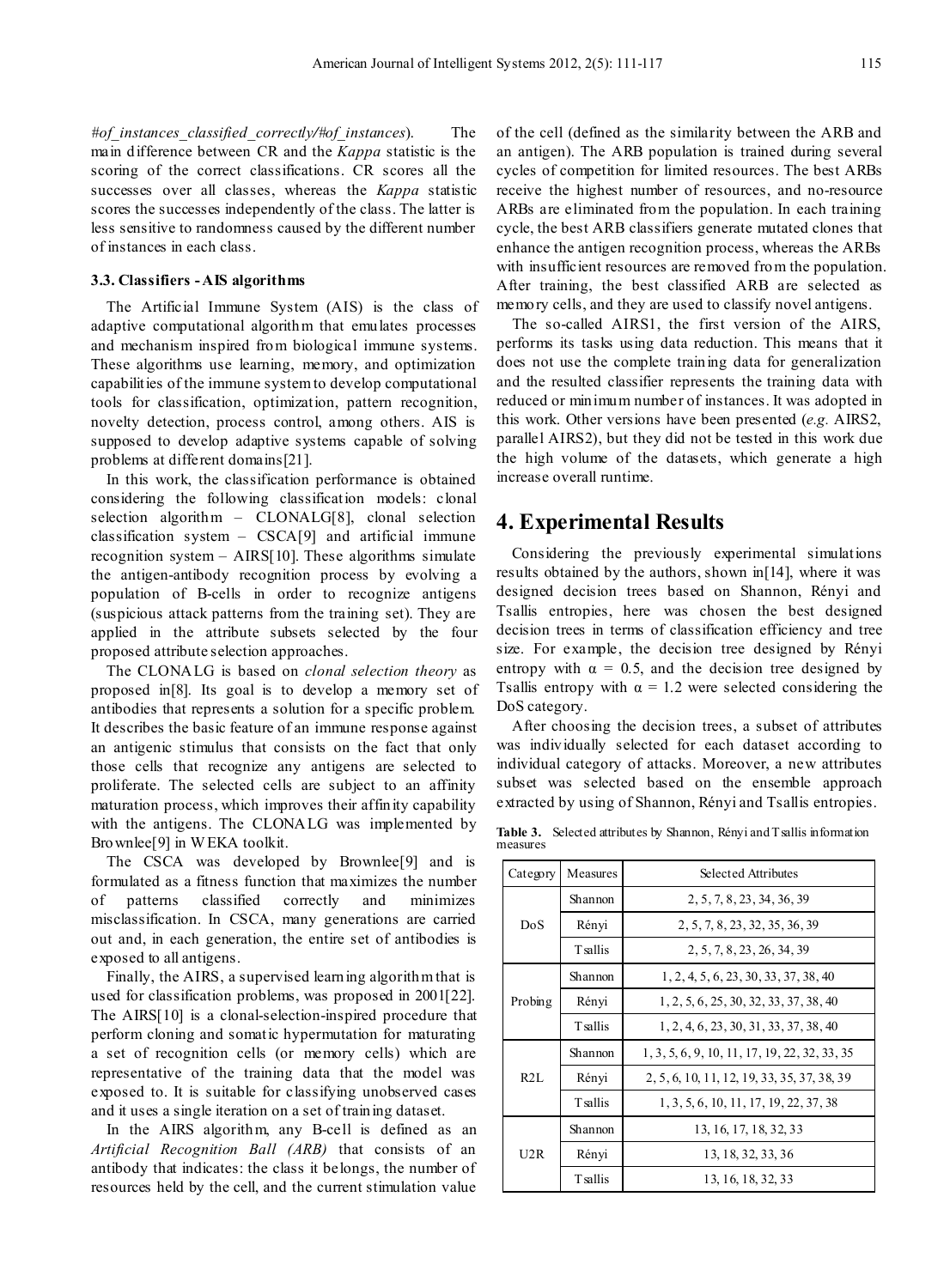Since different attack categories may have different optimal attribute subsets, four experiments have been performed in order to evaluate the attribute subsets that are more suitable for detecting individual category of attacks according to a given entropy formulation. The experimental results are shown in Table 3. The attributes subsets selected by the ensemble approach are shown in Table 4.

**Table 4.** Selected Attributes for Individual Attack Category by the Ensemble Attribute Selection Technique

| Category | Selected Attributes                                           |  |  |  |  |
|----------|---------------------------------------------------------------|--|--|--|--|
| DoS      | 2, 5, 7, 8, 23, 26, 32, 34, 35, 36, 39                        |  |  |  |  |
| Probing  | 1, 2, 4, 5, 6, 23, 25, 30, 31, 32, 33                         |  |  |  |  |
| R2L      | 1, 3, 5, 6, 9, 10, 11, 12, 17, 19, 22, 32, 33, 35, 37, 38, 39 |  |  |  |  |
| U2R      | 13, 16, 17, 18, 32, 33, 36                                    |  |  |  |  |

As can be seen in Table 3, as expected, some selected attributes are different for different attack categories, because different types of attack have evidently their own patterns. In addition, it is important to notice that attributes 20 and 21 do not show any variations in the data set. Thus, they have no relevance to intrusion detection.

## **4.1. Experimental Result Analysis**

In the experimental procedures, the first three classification models are applied to the original data sets (with 41 attributes) in order to obtain classification performance on the testing instances. Next, the classification results of these algorithms are used to compare the effectiveness of the four proposed attribute selection techniques. The criteria used to evaluate the effectiveness of the selected attributes are *kappa* statistic[19] and AUC. The result is shown in Table 5.

The experiments were carried out using ten-folds cross validation approach to control their validation. User-defined parameters for each algorithm have been optimized to achieve the best possible classification accuracy. The

experimental results were obtained considering the network-traffic training data sets described in Table 2.

Analyzing the experimental results on the attribute selection schemes performance, it is observed that they are significantly different at the 1%-level (whether the difference is statistically significant). Furthermore, the performance values have varied depending on both the classifiers and the performance metric used to evaluate the models.

The attribute selection has decreased significantly the number of attributes and data dimensionality, leading to a better performance of the AIS algorithm, resulting in lesser running time compared to the situation when the complete attributes set of the original database was used.

From the Table 5, the detection results on KDD 99 dataset indicate that the performance remains almost the same or even becomes better for CLONALG and CSCA classification models designed considering DoS, R2L and U2R datasets by any attribute selection technique compared when the complete data set (with 41 attributes) is used.

In particular, Tsallis entropy achieves no improvement in performance (see *kappa* and AUC values on Table 5) for Clonalg/CSCA and AIRS1 algorithms on Probing/R2L datasets. Although, it achieves best result when models are designed using U2R dataset and CLONALG algorithm.

For DoS, R2L and U2R attacks categories on the AIRS1 algorithm, the classification efficiency, in terms of *kappa* statistic and considering the selected attributes by the four attribute selection approaches, was significantly worse compared with the complete data set.

Based on Table 5, the preliminary results have pointed out that when an attribute selection scheme performed best in terms of a performance metric, this may not be true when other performance metric is used to evaluate the model. For example, using DoS dataset, Tsallis entropy performed best on AUC for any IAS algorithm and the ensemble approach performed best (excluding the complete attribute set) in terms of *kappa* performance metric when models are designed using AIRS1 algorithm.

| Category | Method      | 41 att |            | Shannon |            | Rényi  |            | T sallis |            | Ensemble |            |
|----------|-------------|--------|------------|---------|------------|--------|------------|----------|------------|----------|------------|
|          |             | kappa  | <b>UAC</b> | kappa   | <b>UAC</b> | kappa  | <b>UAC</b> | kappa    | <b>UAC</b> | kappa    | <b>UAC</b> |
| DoS      | AIRS1       | 0.9745 | 0.959      | 0.9195  | 0.944      | 0.9209 | 0.868      | 0.9234   | 0.972      | 0.949    | 0.916      |
|          | Clonalg     | 0.9929 | 0.9875     | 0.9943  | 0.995      | 0.9919 | 0.9904     | 0.9943   | 0.995      | 0.9916   | 0.9914     |
|          | <b>CSCA</b> | 0.9948 | 0.9935     | 0.9956  | 0.994      | 0.9946 | 0.993      | 0.9954   | 0.995      | 0.9948   | 0.9915     |
| Probing  | AIRS1       | 0.9384 | 0.9775     | 0.9056  | 0.959      | 0.922  | 0.9655     | 0.9361   | 0.9735     | 0.9144   | 0.9795     |
|          | Clonalg     | 0.9461 | 0.9855     | 0.9409  | 0.985      | 0.9344 | 0.9845     | 0.874    | 0.940      | 0.9388   | 0.9845     |
|          | <b>CSCA</b> | 0.9195 | 0.961      | 0.9138  | 0.952      | 0.9009 | 0.9485     | 0.883    | 0.9275     | 0.898    | 0.9455     |
| R2L      | AIRS1       | 0.8885 | 0.9825     | 0.8612  | 0.949      | 0.8602 | 0.9495     | 0.3085   | 0.846      | 0.8735   | 0.9655     |
|          | Clonalg     | 0.9116 | 0.9425     | 0.9119  | 0.942      | 0.9051 | 0.9425     | 0.9116   | 0.939      | 0.9121   | 0.945      |
|          | <b>CSCA</b> | 0.8755 | 0.9155     | 0.8829  | 0.928      | 0.8867 | 0.948      | 0.8744   | 0.9235     | 0.8833   | 0.9275     |
| U2R      | AIRS1       | 0.7667 | 0.865      | 0.7331  | 0.9        | 0.7002 | 0.876      | 0.6741   | 0.9015     | 0.7338   | 0.961      |
|          | Clonalg     | 0.7857 | 0.841      | 0.8699  | 0.9735     | 0.8789 | 0.962      | 0.8803   | 0.974      | 0.8699   | 0.9735     |
|          | <b>CSCA</b> | 0.7682 | 0.829      | 0.8547  | 0.962      | 0.8512 | 0.95       | 0.8285   | 0.9495     | 0.8699   | 0.9865     |

**Table 5.** Experimental result for AIS algorithms